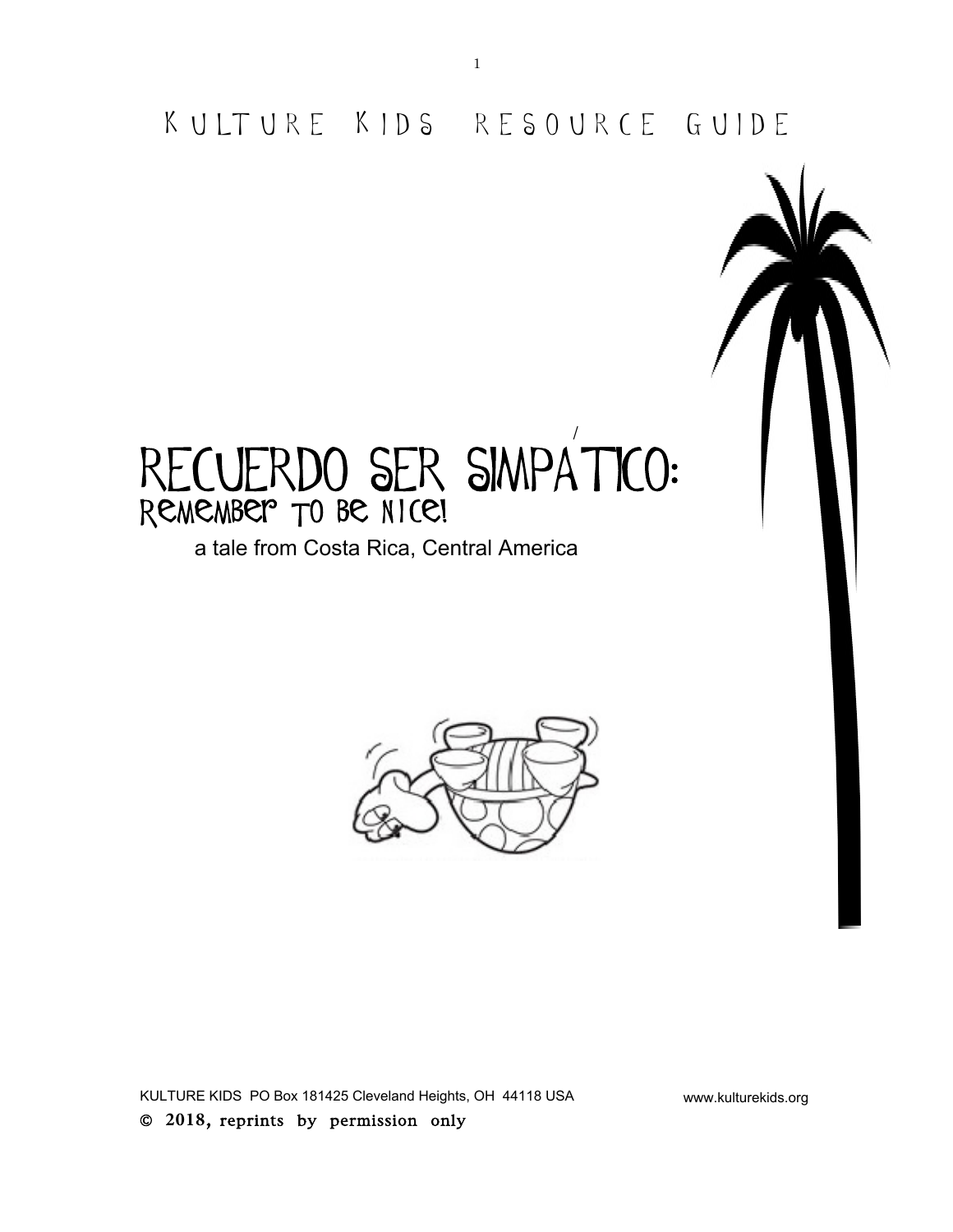#### Facts from TALKATIVE TURTLE:

Turtle carries his house on this back. Turtles in Costa Rica can live on land and be aquatic. Sea Turtles can be found in September and October arriving on the beach to lay their 100 eggs and two months later baby turtles hatch and go out to the Pacific Ocean. Santa Rosa National Park is a major nesting site for turtles. Green turtles are an endangered species and Costa Rica has a program to save the turtles.

Temperature in Costa Rica averages between 72-90 degrees.

Costa Rica is about the size of New Hampshire and Vermont. It lies between Nicaragua and Panama, with the Caribbean Sea on one side the Pacific Ocean on the other. The people call themselves ticos which comes from the word *hermaniticos* meaning *little brothers*.

There are many different kinds of animals in Costa Rica.

100 different kinds of bats.

200 species of snakes.

160 species of amphibians.

218 species of reptiles.

130 kinds of freshwater fish.

Over 200 different kinds of mammals.

Over 850 species of birds including the scarlet macaw, laughing flacon, toucan, tanager, hummingbirds, orange parakeets, bluefooted booby and the bird revered by the Mayans - the rare, pigeon sized blue green feathered quetzal - often considered the world's most beautiful bird.

There are also cattle, skunks, sluttish, white-faced capuchin monkeys, green tree frogs, armadillos, giant anteaters, jacamars, harpy eagles, squirrel monkeys, crocodiles, wild pigs and many members of the cat family such as jaguar, the largest most powerful member, pumas, margay cat and ocelots.

Pigs DO keep their bodies cool by rolling in mud. Green iguanas CAN grow to be 6 feet long. Bats DO use sound waves to see with their ears. Cows DO moo.

Vultures DO eat dead, rotten animals.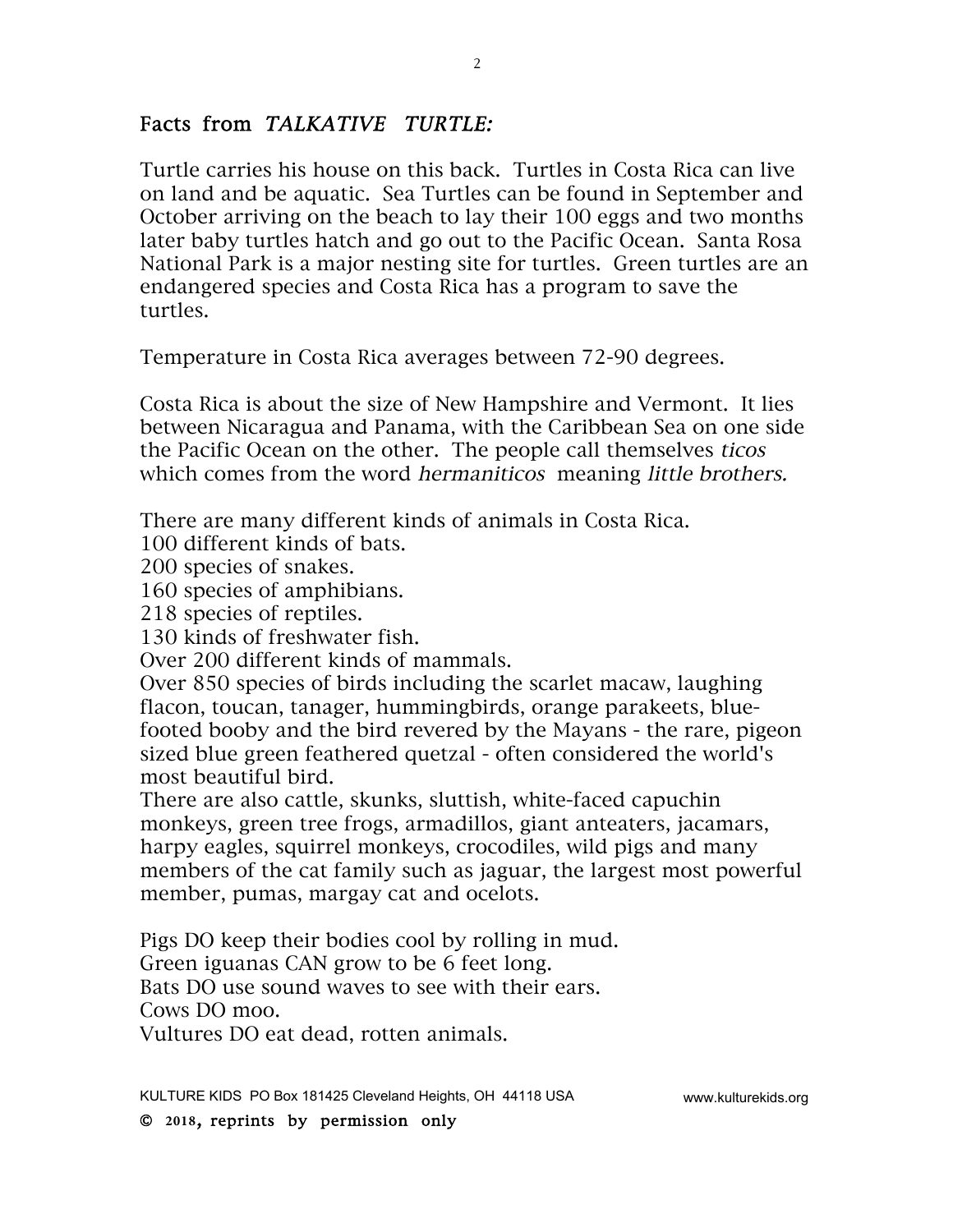Chimpo Grande IS the highest mountain on Costa Rica.

There are 7 active volcanoes in Costa Rica. Over hundreds of years, these volcanoes left volcanic rock on Costa Rican land. This rock has enriched the soil and made the valley into good farmland (hence the name Costa Rica or Rich Coast). Hundreds of years of ocean waves pounding the rock have made the famous Costa Rican black sandy beaches.

The movie Jurassic Park was filmed on Isla del Coco, which lies off the Coast of Costa Rica.

## Further Discussion on TALKATIVE TURTLE:

- 1. Why do you think the turtle was always boasting? Why do people boast? Is it good or bad to boast? Why?
- 2. Why did the other animals stop speaking to turtle? Do you think once turtle learned his lesson, they forgave him? Why do people get angry at each other? Do they often stay angry or get over it? Why. How do you feel when you are mad at someone? How do you feel when someone is mad at you? What do you do to solve your differences?
- 3. Why did turtle say mean things to the other animals? Is it all right to say mean things to others even if the things are true? Why or why not? Is it OK to call others names? Why or why not? How do you feel when someone says mean things about you or calls you names? What should you do when that happens?
- 4. What would you do if your friend has bad breath? Tell him to keep his mouth shut, like turtle did, or find some other way to let him know?
- 5. At the end of the tale, turtle never says a word. Was that right for him to stop talking altogether after what happened?
- 6. Can you think of any similar stories that you may have heard or seen on TV, in movies or read?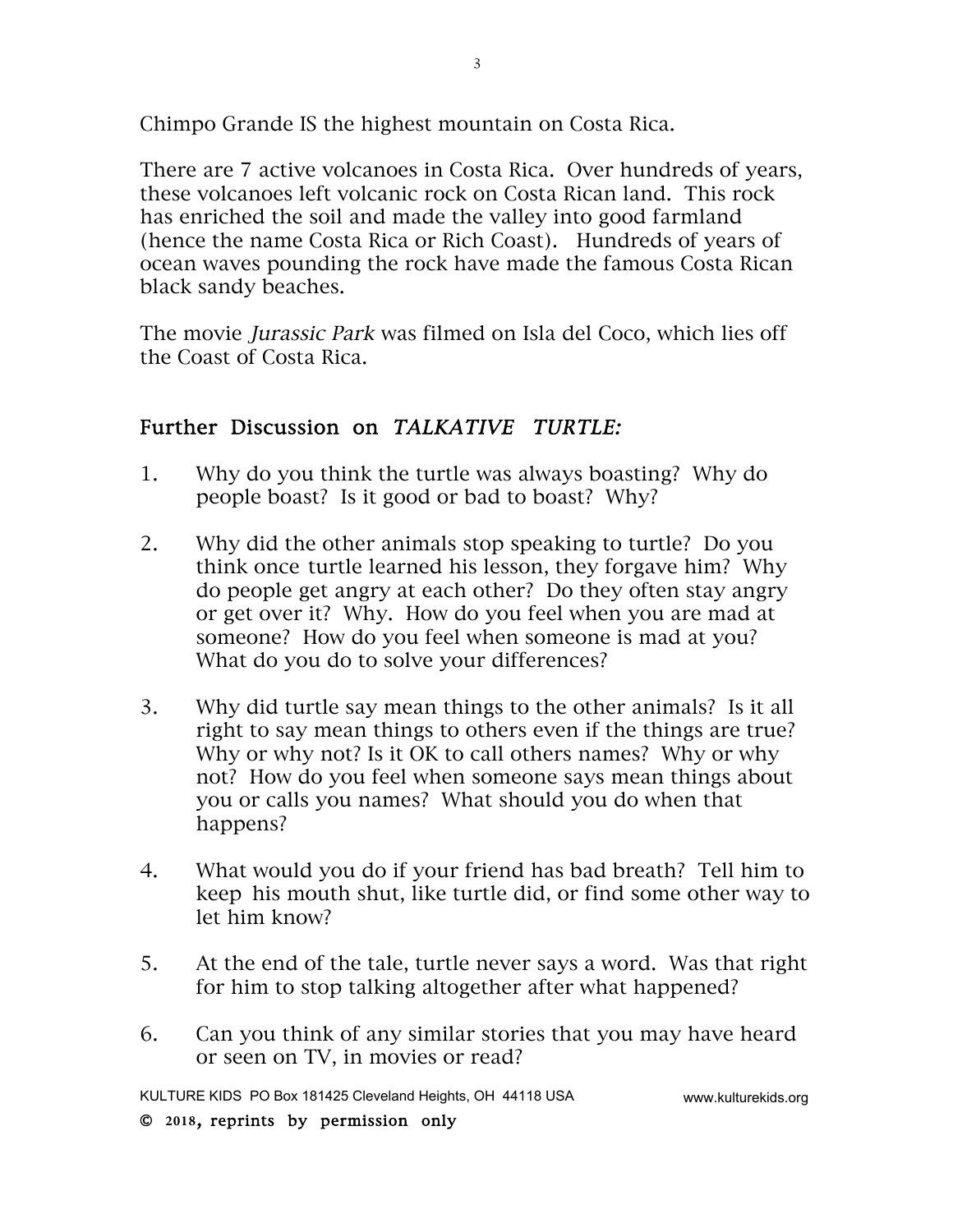#### Spanish Costa Rican Expressions:

Costa Ricans are very polite people. Manners are very important to them. Consequently, they use expressions such con permiso (when entering someone's home or just passing someone on a crowded street) orupe (which is called out, instead of knocking at door). In fact, it is against the law, in Costa Rica, to offend someone's honor or dignity either in writing or face-to-face. If you offend someone, you could end up in jail!

|             | Escuchar y no hable (es-koo-cha-ee-noh ah-blay): |                       |
|-------------|--------------------------------------------------|-----------------------|
|             |                                                  | listen and no talking |
| Buenas Dias | (bway-nas-dee-ahs): Good Day                     |                       |
| Achara      | $(ach-a-rah):$                                   | What a pity           |
| Buena note  | $(bway-nah-noh-tay)$ :                           | Cool                  |
| Maje        | $(\text{mah-hay})$ :                             | Buddy (males only)    |
| Con permiso | (kahn-pur-mee-so):                               | Excuse me             |
| Pura vida   | (poor-ah-vee-dah):                               | Great                 |

#### Spanish Proverbs: Do we have any similar American proverbs?

En boca cerrada no entran moscas. In a closed mouth, files do not enter.

Es mejor callar porque el hablar trae problemas. It is best to be silent, because talking can get you into trouble.

Tendre que tener mas cuidado con lo que digo. I'll be more careful about what I say.

Hay que pensar bien lo que uno va a decir antes de hablar. A person should think before he speaks.

Cuando una persona habla mucho es para ocultar su ignorancia. When someone talks as much as he does, it's because he's trying to hide his own ignorance.

Las personas que tienen conocimientos de verdad, los comparten sin hacer alarde de saber mucho.

People who really know something, share what they know without making so much noise.

KULTURE KIDS PO Box 181425 Cleveland Heights, OH 44118 USA www.kulturekids.org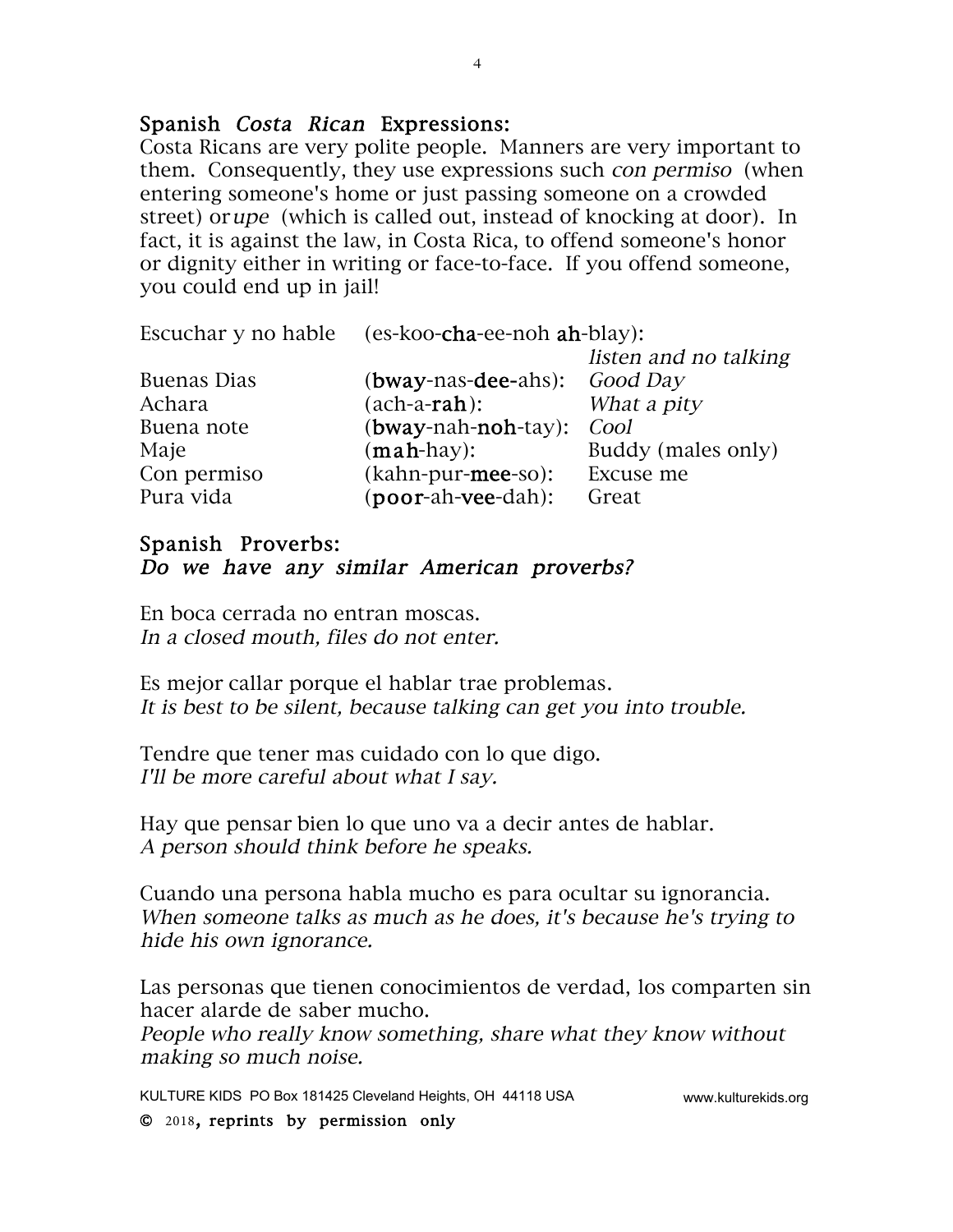#### Basic facts on Central America:

Central America is located in the southern part of North America, attached by the Isthmus of Panama to South America. Central America is made up of seven countries: Costa Rica, Belize, Guatemala, Panama, Nicaragua, El Salvador and Honduras. All these countries together are about twice the size of Colorado.

5

Except for Belize and Costa Rica, Central American countries have precarious governments and very low incomes for their people. The United States government has given financial and military aid to Central American governments. The USA has also, brought in their own military to deal with heated situations, believing that what happens in Central America directly affects the United States of America.

Central America has many attractions including active volcanoes, tropical rain forests, the barrier reef of Belize, the Panama Canal and beaches on the Caribbean coast. The most famous civilization of Central America was the Mayan Empire of almost two thousand years ago. In the 16th century, European explorers arrived looking for gold. Products from Central America include: timber, iron, copper, lead, tin, silver, shellfish, corn, beans, bananas, coffee, sugar, avocados, cattle, cotton, cut flowers, ornamental plants and some spices. It is believed that avocados, chocolate and corn originally came from Central America.

The major languages in Central America are Spanish, English and several Indigenous languages. The people of Central America are of descended from Indian, Black, Spanish, Chinese, American and other European ancestries.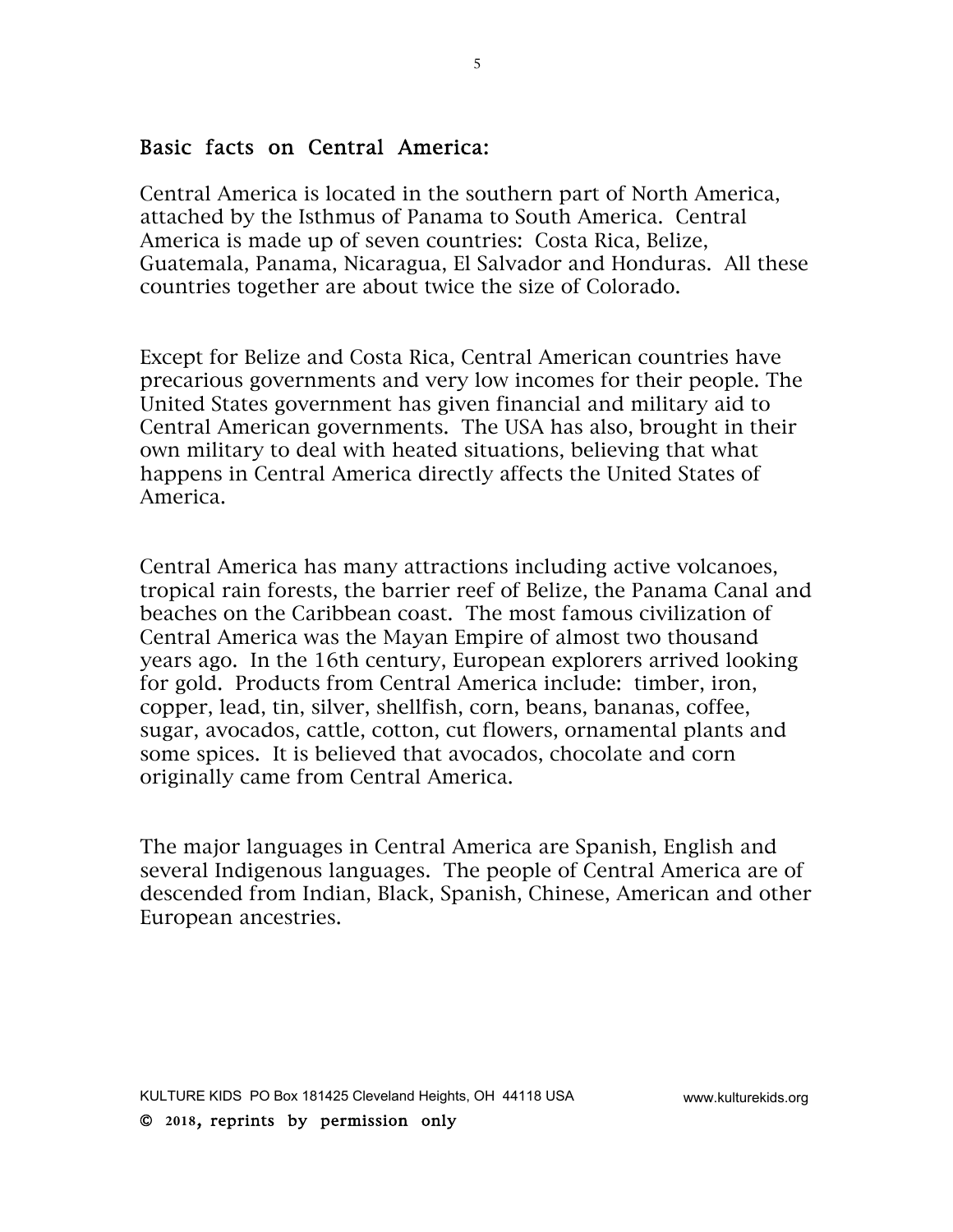# Craft:

## PONCHO or REBOZO

Poncho is a military cloak or great coat. Rebozo is a muffler or woman's shawl. Ponchos originally come from ancient Central America. They are usually made of wool for warmth and practicality. They could be used as a blanket or a coat and were easy to roll up to carry on your saddle. They are simple to make. A rebozo can wrap around you instead of slipping over your head.

6

Supplies:

**Scissors** 

For poncho: square piece of fabric or an old blanket measuring about  $36"$  x  $36"$  (larger if you are taller than  $5'$  2").

It is nice for both poncho and rebozo if the blanket edges are fringed or you can sew fringe on.

For rebozo: rectangular piece of fabric or blanket measuring about 43" x 56".

Needle.

Thread to match fabric or blanket.

Fringe if you want (By sewing on fringe or only if material does not unravel, merely cut the ends to look like fringe).

Directions:

- 1. Fold rectangle in half or diagonally fold square in half.
- 2. Rebozo: Cut a line down the center with a "V" at the top center on one side in the center of the rectangle (see picture below) ONE SIDE ONLY.

Poncho: Cut an opening for your head and neck on one side at the center on the fold of the square (see picture below) ONE SIDE ONLY.

- 3. Turn over the edges of the cut sections and stitch so the material does not unravel (unless material does not unravel).
- 4. That's it!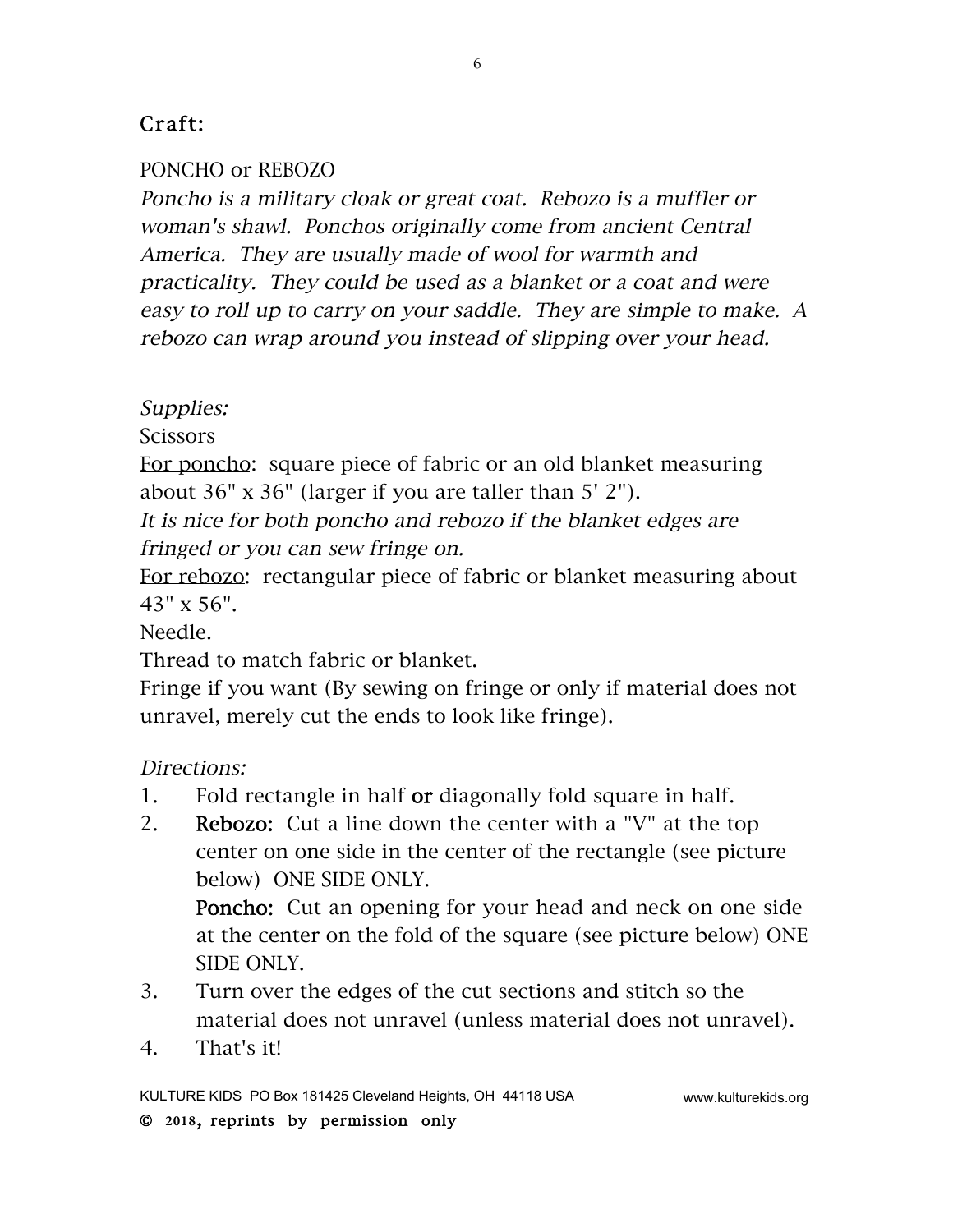#### For Further Information on Central America, contact:

www.towd.com for connections to tourism offices, visitors bureaus and chambers of commerce world wide.

Embassy of Costa Rica 2114 S Street NW Washington, DC 20008

Embassy of Belize 2535 Massachusetts Ave. NW Washington, DC 20008

Embassy of Nicaragua 1627 New Hampshire Ave. NW Washington, DC 20008

Embassy of Honduras 3007 Tilden St. NW Washington, DC 20008

Embassy of El Salvador 2308 California St. NW Washington, DC 20008

Embassy of Guatemala 2220 R Street NW Washington, DC 20008

Embassy of the Republic of Panama 2862 McGill Terrace NW Washington, DC 20008